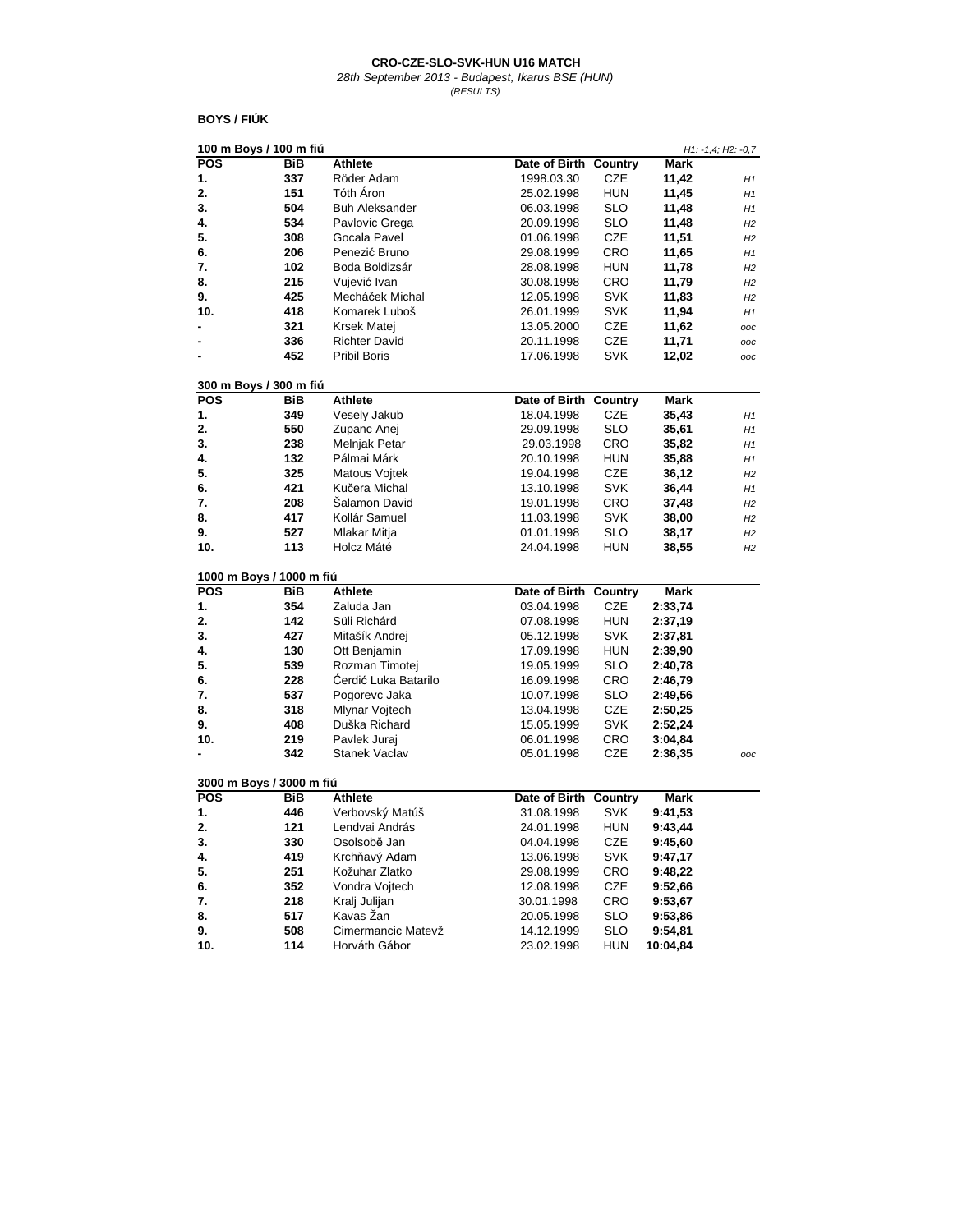| (RESULTS) |  |
|-----------|--|
|           |  |

|                |            | 100 m hurdles Boys / 100 m gát fiú         |                       |            |             | $H1: +1, 0; H2: +1, 1$ |
|----------------|------------|--------------------------------------------|-----------------------|------------|-------------|------------------------|
| <b>POS</b>     | <b>BiB</b> | Athlete                                    | Date of Birth Country |            | <b>Mark</b> |                        |
| 1.             | 316        | Kijanica Michael                           | 20.05.1998            | <b>CZE</b> | 13,68       | H1                     |
| 2.             | 341        | Smolka Adam                                | 13.03.1998            | CZE        | 13,71       |                        |
|                |            |                                            |                       |            |             | H2                     |
| 3.             | 242        | Polić Romano                               | 05.01.1998            | CRO        | 13,72       | H1                     |
| 4.             | 426        | Meluš Matúš                                | 30.04.1998            | <b>SVK</b> | 13,79       | H2                     |
| 5.             | 428        | Mráz Ondrej                                | 12.03.1998            | <b>SVK</b> | 13,90       | H1                     |
| 6.             | 545        | Stankovic Samo                             | 13.09.1998            | SLO        | 14,20       | H1                     |
| 7.             | 145        | Székács Máté                               | 31.01.1998            | <b>HUN</b> | 14,21       | H1                     |
| 8.             | 232        | Culjak Marko                               | 31.10.1998            | CRO        | 14,35       | H2                     |
| 9.             | 146        | Szeles Bálint                              | 09.11.1998            | HUN        | 14,54       | H2                     |
| 10.            | 516        | Juhart Aljaž                               | 02.03.1998            | SLO        | 15,36       | H2                     |
|                |            |                                            |                       |            |             |                        |
|                |            | 300 m hurdles Boys / 300 m gát fiú         |                       |            |             |                        |
| <b>POS</b>     | <b>BiB</b> | Athlete                                    | Date of Birth Country |            | Mark        |                        |
| 1.             | 317        | Kisiala Jan                                | 10.04.1998            | CZE        | 38,92       | H1                     |
| 2.             | 213        | Cukman Hrvoje                              | 28.05.1998            | CRO        | 39,51       | H2                     |
| 3.             | 355        | Barta Dan                                  | 24.02.1998            | CZE        | 40,39       | H2                     |
| 4.             | 242        | Polić Romano                               | 05.01.1998            | CRO        | 40,92       | H1                     |
| 5.             | 106        | Deák Márton                                | 18.03.1999            | <b>HUN</b> | 41,77       | H2                     |
| 6.             | 532        | Omeradzic Sandi                            | 03.09.1998            | SLO        | 42,00       | H1                     |
| 7.             | 115        | K.Nagy Tamás                               | 24.04.1998            | <b>HUN</b> | 42,80       | H1                     |
| 8.             | 428        | Mráz Ondrej                                | 12.03.1998            | SVK        | 43,04       | H2                     |
| 9.             | 426        | Meluš Matúš                                | 30.04.1998            | SVK        | 43,39       | H1                     |
| 10.            | 535        | Plevcak Miha                               | 03.05.1998            | SLO        | 45,45       | H2                     |
|                | 335        | <b>Prchal Pavel</b>                        | 04.04.1998            | CZE        | 40,47       | ooc                    |
|                |            |                                            |                       |            |             |                        |
|                |            | 3000 m walk Boys / 3000 m gyaloglás fiú    |                       |            |             |                        |
| <b>POS</b>     | BiB        | <b>Athlete</b>                             | Date of Birth Country |            | Mark        |                        |
| 1.             | 307        | Gajdos Matyas                              | 31.10.2000            | CZE        | 14:46,50    |                        |
| 2.             | 429        | Murín Lukáš                                | 20.09.1998            | <b>SVK</b> | 15:07,22    |                        |
| 3.             | 137        | Sárossi Bálint                             | 30.04.2000            | <b>HUN</b> | 15:13,03    |                        |
| 4.             | 109        | Fazekas Sándor                             | 20.07.2000            | <b>HUN</b> | 15:14,55    |                        |
| 5.             | 546        | Tesovnik Anže                              | 20.09.1998            | <b>SLO</b> | 15:16,77    |                        |
| 6.             | 407        | Detko Ľubomír                              | 16.04.1999            | SVK        | 15:51,41    |                        |
| 7.             | 313        | Janusek Pavel                              | 13.02.1999            | CZE        | 15:55,59    |                        |
| 8.             | 230        | Međimorec Maksimilijan                     | 11.01.2000            | CRO        | 19:28,64    |                        |
| 9.             | 214        | Haubrih Ivan                               | 21.01.2000            | CRO        | 19:57,71    |                        |
| $\blacksquare$ | 540        | Savnik Vid                                 | 23.03.1999            | SLO        | DQ          |                        |
|                |            |                                            |                       |            |             |                        |
|                |            | 4 x 100 m relay Boys / 4 x 100 m váltó fiú |                       |            |             |                        |
| <b>POS</b>     | BiB        | Country<br><b>HUNGARY</b>                  | Date of Birth         |            | Mark        |                        |
|                |            | Pisch Milán                                |                       |            |             |                        |
|                | 159        |                                            | 04.07.1999            | HUN        |             |                        |
| 1.             | 132        | Pálmai Márk                                | 20.10.1998            | <b>HUN</b> | 43,87       |                        |
|                | 157        | <b>Bagladi Marcell</b>                     | 08.02.1999            | <b>HUN</b> |             |                        |
|                | 151        | Tóth Áron                                  | 25.02.1998            | <b>HUN</b> |             |                        |
|                |            | <b>CZECH REPUBLIC</b>                      |                       |            |             |                        |
|                | 337        | Röder Adam                                 | 30.03.1998            | CZE        |             |                        |
| 2.             | 308        | Gocala Pavel                               | 01.06.1998            | CZE        | 44,12       |                        |
|                | 321        | Krsek Matěj                                | 13.05.2000            | CZE        |             |                        |
|                | 336        | <b>Richter David</b>                       | 20.11.1998            | CZE        |             |                        |
|                |            | <b>SLOVENIA</b>                            |                       |            |             |                        |
|                | 534        | Pavlovic Grega                             | 20.09.1998            | SLO        |             |                        |
| 3.             | 527        | Mlakar Mitja                               | 01.01.1998            | <b>SLO</b> | 45,50       |                        |
|                | 554        | Rajlic Denis                               | 24.05.1998            | <b>SLO</b> |             |                        |
|                | 553        | <b>Grahovac Gregor</b>                     | 24.04.2000            | SLO        |             |                        |
|                |            |                                            |                       |            |             |                        |
|                |            | <b>CROATIA</b>                             |                       |            |             |                        |
|                | 252        | Novko Ivan                                 | 08.03.1999            | <b>CRO</b> |             |                        |
| 4.             | 206        | Penezić Bruno                              | 29.08.1999            | CRO        | 45,50       |                        |
|                | 242        | Polić Romano                               | 05.01.1998            | CRO        |             |                        |
|                | 215        | Vujević Ivan                               | 30.08.1998            | CRO        |             |                        |
|                |            | <b>SLOVAKIA</b>                            |                       |            |             |                        |
|                | 418        | Komarek Luboš                              | 26.01.1999            | SVK        |             |                        |
| 5.             | 428        | Mráz Ondrej                                | 12.03.1998            | SVK        | 46,05       |                        |
|                | 425        | Mecháček Michal                            | 12.05.1998            | SVK        |             |                        |
|                | 452        | Pribil Boris                               | 17.06.1998            | <b>SVK</b> |             |                        |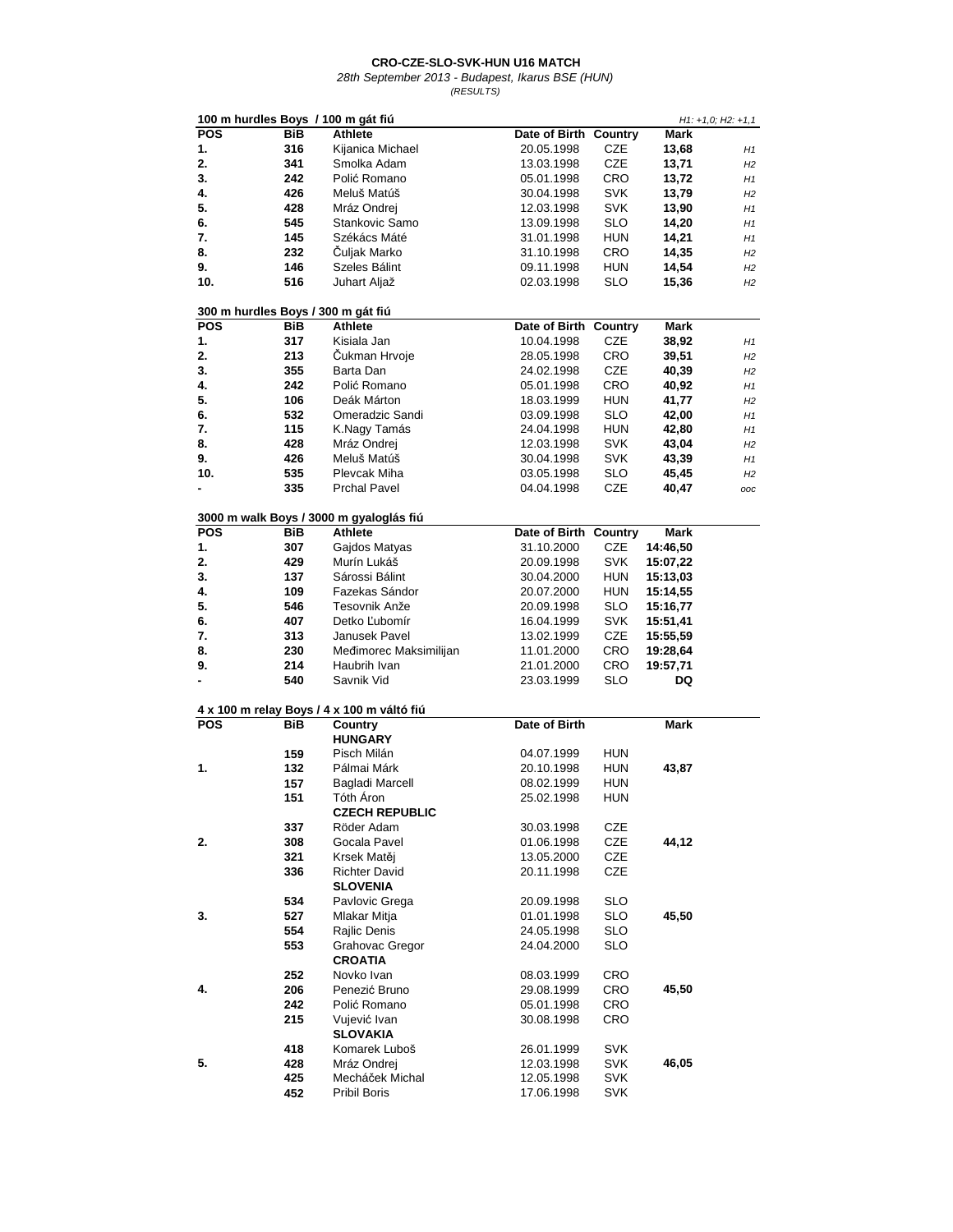28th September 2013 - Budapest, Ikarus BSE (HUN) (RESULTS)

**4 x 300 m relay Boys-Girls / 4 x300 m vegyes váltó POSTER BIB Country Date of Birth Mark CZECH REPUBLIC 349** Vesely Jakub 18.04.1998 CZE **301** Bendova Nikola 04.11.1999 CZE **325** Matous Vojtek 19.04.1998 CZE Kerbachová Anna **SLOVENIA 550** Zupanc Anej 29.09.1998 SLO **541** Simoncic Aneja 05.01.1998 SLO **504** Buh Aleksander **18.1998** SLO<br> **522** Laihar Eva **18.1999** SLO **522** Lajhar Eva 29.07.1999 SLO **SLOVAKIA 421** Kučera Michal 13.10.1998 SVK<br>**410** Gajanová Gabriela 12.09.1999 SVK 410 Gajanová Gabriela<br>**427** Mitašík Andrei **427** Mitašík Andrej 05.12.1998 SVK Polyaková Sára **HUNGARY 145** Székács Máté 31.01.1998 HUN **158** Krasznai Anna 21.12.1999 HUN **102** Boda Boldizsár 28.08.1998 HUN **122** Lesti Diána 30.03.1998 HUN **CROATIA 208** Šalamon David 19.01.1998 CRO **244** Senčar Sara 06.04.1999 CRO **Melnjak Petar 223** Branilović Lea 09.08.2000 CRO **High jump Boys / Magasugrás fiú POS** BiB Athlete Date of Birth Country Mark<br>1. 528 Mlakar Primož 20.09.1998 SLO 1,89 **1. 528** Mlakar Primož 20.09.1998 SLO **1,89 2.08.1998 CZE**<br> **27.01.1998 SLO**<br> **27.01.1998 SLO 3. 520** Kovacic Matic 27.01.1998 SLO **1,85 4. 416** Javorský David 26.07.1999 SVK **1,85 5. 350** Vodak Ondrej 16.03.1998 CZE **1,80 5. 246** Vlahinja Tin 07.08.1998 CRO **1,80**<br>**5. 236** Matacun Noah Luca 22.05.1998 CRO **1,80 Matacun Noah Luca 8. 101** Ben Kane Dávid 08.04.1998 HUN **1,80 9.** 126 Nagy Roland 23.11.1998 **10. 453** Vajci Matus 25.06.1999 SVK **1,70 5. 2:34,22 2:37,23 2:39,27 2:39,84 2:42,40 1. 2. 3. 4.**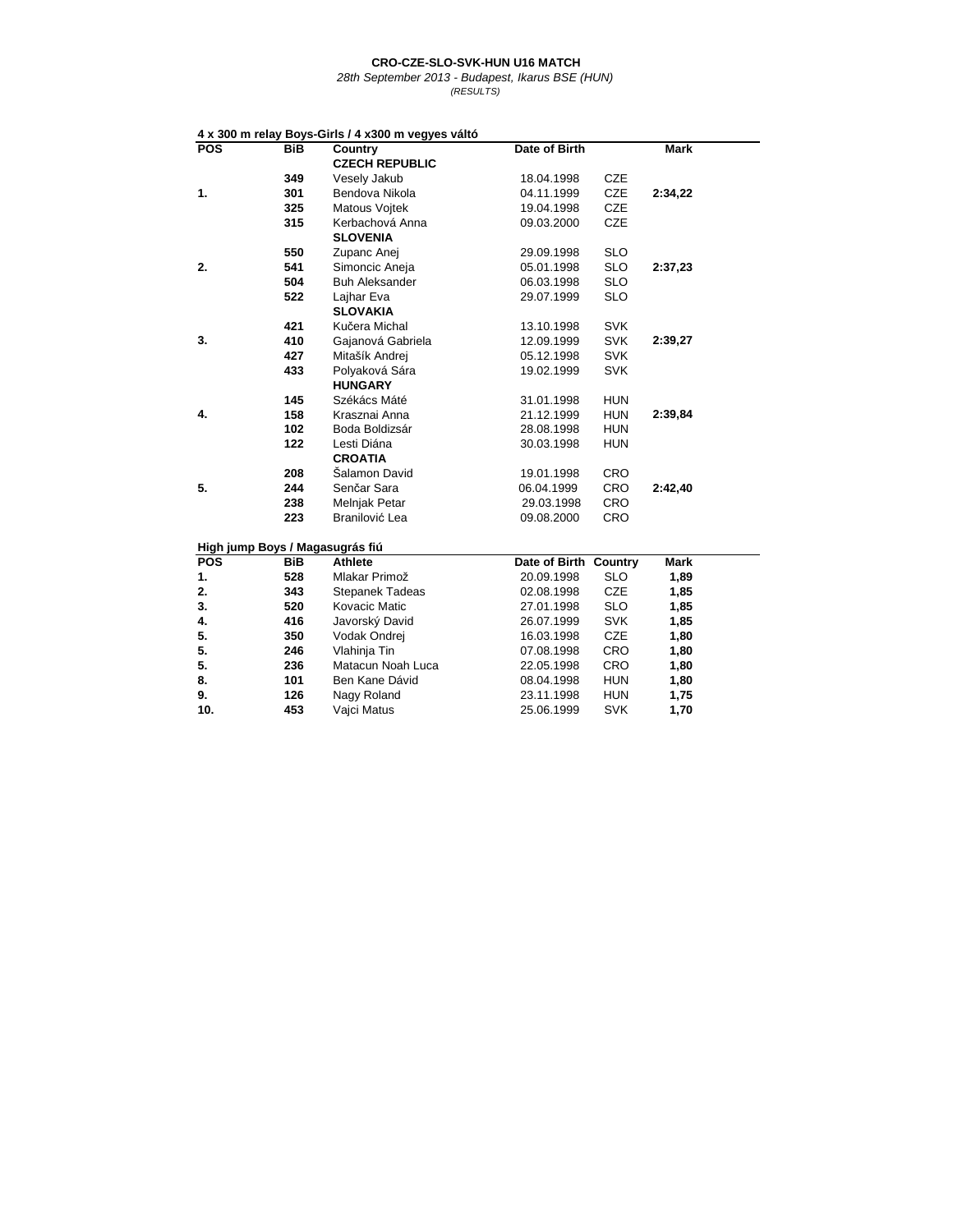| <b>POS</b><br><b>BiB</b><br><b>Athlete</b><br>Date of Birth Country<br>Mark<br>355<br>4,40<br>1.<br>Barta Dan<br>24.02.1998<br>CZE<br>2.<br>333<br>Pleva Petr<br><b>CZE</b><br>06.03.1998<br>4,00<br>3.<br>453<br><b>SVK</b><br>Vajci Matus<br>25.06.1999<br>3,70<br>103<br>4.<br>Bohátka Zsolt<br>22.06.1998<br>HUN<br>3,70<br>5.<br>247<br>Katalenić Tomislav<br>04.11.1998<br>CRO<br>3,60<br>6.<br>207<br>CRO<br>3,50<br><b>Prekl Dario</b><br>24.10.1998<br>7.<br>510<br>Dobersek Rok<br>SLO<br>3,50<br>09.08.1999<br>8.<br>503<br><b>Budic Simon</b><br>SLO<br>3,40<br>01.03.1998<br>124<br>9.<br>Manyik Péter<br><b>HUN</b><br>09.11.1998<br>3,20<br>434<br>10.<br>Ralík Maroš<br>12.01.2001<br><b>SVK</b><br>2,60<br>Long Jump Boys / Távolugrás fiú<br><b>POS</b><br>Mark Wind<br>BiB<br><b>Athlete</b><br>Date of Birth Country<br>1.<br>215<br>CRO<br>Vujević Ivan<br>30.08.1998<br>6,71<br>$+0,8$<br>2.<br>110<br>6,48<br>Fedor Benjamin<br>12.02.1998<br><b>HUN</b><br>$+0,5$<br>3.<br>337<br>Röder Adam<br>CZE<br>6,38<br>30.03.1998<br>$-0,3$<br>249<br>Siroki Trpimir<br>4.<br>CRO<br>6,25<br>24.09.1998<br>$+0,4$<br>5.<br>320<br><b>Kraus Patrik</b><br>CZE<br>6,21<br>04.06.1998<br>$+0,3$<br>530<br>SLO<br>6.<br>Murovec Aljaž<br>07.02.1998<br>6,17<br>$+1,2$<br>7.<br>525<br>6,07<br>Metelko Egon<br>12.05.1998<br>SLO<br>$+1,3$<br>8.<br>5,95<br>418<br>Komarek Luboš<br>26.01.1999<br>SVK<br>$-0,3$<br>9.<br>428<br>Mráz Ondrej<br><b>SVK</b><br>12.03.1998<br>5,79<br>$+0,2$<br>Tóth Zsombor<br>10.<br>138<br>16.04.1998<br><b>HUN</b><br>5,79<br>$+1,5$<br>Shot Put (4 kg) Boys / Súlylökés (4 kg) fiú<br><b>POS</b><br>BiB<br><b>Athlete</b><br>Date of Birth Country<br>Mark<br>1.<br>205<br>03.05.1999<br>CRO<br>18,92<br>Zemunik Bartul<br>2.<br>248<br>Rakuljić Tonči<br>11.07.1998<br><b>CRO</b><br>17,34<br>3.<br>133<br>Papp Szabolcs<br>21.01.1998<br>HUN<br>17,04<br>4.<br>160<br>Aranyi Ferenc<br>26.05.1999<br>HUN<br>15,90<br>5.<br>402<br><b>Bučko Patrik</b><br>SVK<br>15,42<br>10.09.1998<br>502<br><b>SLO</b><br>6.<br><b>Bratanic Nejc</b><br>14,79<br>10.08.1998<br>7.<br>333<br>Pleva Petr<br>06.03.1998<br>CZE<br>14,63<br>323<br>CZE<br>8.<br>Kucera Jiri<br>14,10<br>26.04.1998<br>9.<br>401<br>Baran Adrián<br>14.12.1999<br>SVK<br>13,94<br>543<br>Snajder Gregor<br>10.<br>03.10.1998<br>SLO<br>13,84<br>144<br><b>HUN</b><br>Szebegyinszki Richárd<br>07.02.1998<br>14,98<br>OOC<br>Discus Throw Boys / Diszkoszvetés (1 kg) fiú<br><b>POS</b><br>BiB<br><b>Athlete</b><br>Date of Birth<br>Country<br>Mark<br><b>HUN</b><br>1.<br>144<br>Szebegyinszki Richárd<br>56,21<br>07.02.1998<br>2.<br>229<br>CRO<br>Bulaja Luka<br>11.06.1998<br>55,59<br>3.<br>134<br>Rába Dániel<br>24.04.1998<br><b>HUN</b><br>54,81<br>332<br><b>CZE</b><br>4.<br>Petr Pleva<br>06.03.1998<br>50,18<br>5.<br>248<br>CRO<br>Rakuljić Tonči<br>11.07.1998<br>50,17<br>6.<br>513<br>Grünfeld Jaka<br>SLO<br>16.06.1998<br>49,13<br>7.<br>311<br><b>Jakl Pavel</b><br><b>CZE</b><br>23.06.1998<br>48,53<br>543<br>Snajder Gregor<br>8.<br>03.10.1998<br>SLO<br>47,35<br>9.<br>442<br>Suba Tomáš<br>19.03.1998<br>SVK<br>39,62<br>415<br>Hruboň Štefan<br>10.<br>26.03.1999<br>SVK<br>35,73<br>147<br>Szentivánszky Péter<br><b>HUN</b><br>49,24<br>15.05.1998<br>÷<br>OOC | Pole Vault Boys / Rúdugrás fiú |  |  |  |  |
|---------------------------------------------------------------------------------------------------------------------------------------------------------------------------------------------------------------------------------------------------------------------------------------------------------------------------------------------------------------------------------------------------------------------------------------------------------------------------------------------------------------------------------------------------------------------------------------------------------------------------------------------------------------------------------------------------------------------------------------------------------------------------------------------------------------------------------------------------------------------------------------------------------------------------------------------------------------------------------------------------------------------------------------------------------------------------------------------------------------------------------------------------------------------------------------------------------------------------------------------------------------------------------------------------------------------------------------------------------------------------------------------------------------------------------------------------------------------------------------------------------------------------------------------------------------------------------------------------------------------------------------------------------------------------------------------------------------------------------------------------------------------------------------------------------------------------------------------------------------------------------------------------------------------------------------------------------------------------------------------------------------------------------------------------------------------------------------------------------------------------------------------------------------------------------------------------------------------------------------------------------------------------------------------------------------------------------------------------------------------------------------------------------------------------------------------------------------------------------------------------------------------------------------------------------------------------------------------------------------------------------------------------------------------------------------------------------------------------------------------------------------------------------------------------------------------------------------------------------------------------------------------------------------------------------------------------------------------------------------------------------------------------------------------------------------------------------------------------------------------------------------------------------------------------------------------------------------------------------------------------------------------------------------------------------|--------------------------------|--|--|--|--|
|                                                                                                                                                                                                                                                                                                                                                                                                                                                                                                                                                                                                                                                                                                                                                                                                                                                                                                                                                                                                                                                                                                                                                                                                                                                                                                                                                                                                                                                                                                                                                                                                                                                                                                                                                                                                                                                                                                                                                                                                                                                                                                                                                                                                                                                                                                                                                                                                                                                                                                                                                                                                                                                                                                                                                                                                                                                                                                                                                                                                                                                                                                                                                                                                                                                                                                         |                                |  |  |  |  |
|                                                                                                                                                                                                                                                                                                                                                                                                                                                                                                                                                                                                                                                                                                                                                                                                                                                                                                                                                                                                                                                                                                                                                                                                                                                                                                                                                                                                                                                                                                                                                                                                                                                                                                                                                                                                                                                                                                                                                                                                                                                                                                                                                                                                                                                                                                                                                                                                                                                                                                                                                                                                                                                                                                                                                                                                                                                                                                                                                                                                                                                                                                                                                                                                                                                                                                         |                                |  |  |  |  |
|                                                                                                                                                                                                                                                                                                                                                                                                                                                                                                                                                                                                                                                                                                                                                                                                                                                                                                                                                                                                                                                                                                                                                                                                                                                                                                                                                                                                                                                                                                                                                                                                                                                                                                                                                                                                                                                                                                                                                                                                                                                                                                                                                                                                                                                                                                                                                                                                                                                                                                                                                                                                                                                                                                                                                                                                                                                                                                                                                                                                                                                                                                                                                                                                                                                                                                         |                                |  |  |  |  |
|                                                                                                                                                                                                                                                                                                                                                                                                                                                                                                                                                                                                                                                                                                                                                                                                                                                                                                                                                                                                                                                                                                                                                                                                                                                                                                                                                                                                                                                                                                                                                                                                                                                                                                                                                                                                                                                                                                                                                                                                                                                                                                                                                                                                                                                                                                                                                                                                                                                                                                                                                                                                                                                                                                                                                                                                                                                                                                                                                                                                                                                                                                                                                                                                                                                                                                         |                                |  |  |  |  |
|                                                                                                                                                                                                                                                                                                                                                                                                                                                                                                                                                                                                                                                                                                                                                                                                                                                                                                                                                                                                                                                                                                                                                                                                                                                                                                                                                                                                                                                                                                                                                                                                                                                                                                                                                                                                                                                                                                                                                                                                                                                                                                                                                                                                                                                                                                                                                                                                                                                                                                                                                                                                                                                                                                                                                                                                                                                                                                                                                                                                                                                                                                                                                                                                                                                                                                         |                                |  |  |  |  |
|                                                                                                                                                                                                                                                                                                                                                                                                                                                                                                                                                                                                                                                                                                                                                                                                                                                                                                                                                                                                                                                                                                                                                                                                                                                                                                                                                                                                                                                                                                                                                                                                                                                                                                                                                                                                                                                                                                                                                                                                                                                                                                                                                                                                                                                                                                                                                                                                                                                                                                                                                                                                                                                                                                                                                                                                                                                                                                                                                                                                                                                                                                                                                                                                                                                                                                         |                                |  |  |  |  |
|                                                                                                                                                                                                                                                                                                                                                                                                                                                                                                                                                                                                                                                                                                                                                                                                                                                                                                                                                                                                                                                                                                                                                                                                                                                                                                                                                                                                                                                                                                                                                                                                                                                                                                                                                                                                                                                                                                                                                                                                                                                                                                                                                                                                                                                                                                                                                                                                                                                                                                                                                                                                                                                                                                                                                                                                                                                                                                                                                                                                                                                                                                                                                                                                                                                                                                         |                                |  |  |  |  |
|                                                                                                                                                                                                                                                                                                                                                                                                                                                                                                                                                                                                                                                                                                                                                                                                                                                                                                                                                                                                                                                                                                                                                                                                                                                                                                                                                                                                                                                                                                                                                                                                                                                                                                                                                                                                                                                                                                                                                                                                                                                                                                                                                                                                                                                                                                                                                                                                                                                                                                                                                                                                                                                                                                                                                                                                                                                                                                                                                                                                                                                                                                                                                                                                                                                                                                         |                                |  |  |  |  |
|                                                                                                                                                                                                                                                                                                                                                                                                                                                                                                                                                                                                                                                                                                                                                                                                                                                                                                                                                                                                                                                                                                                                                                                                                                                                                                                                                                                                                                                                                                                                                                                                                                                                                                                                                                                                                                                                                                                                                                                                                                                                                                                                                                                                                                                                                                                                                                                                                                                                                                                                                                                                                                                                                                                                                                                                                                                                                                                                                                                                                                                                                                                                                                                                                                                                                                         |                                |  |  |  |  |
|                                                                                                                                                                                                                                                                                                                                                                                                                                                                                                                                                                                                                                                                                                                                                                                                                                                                                                                                                                                                                                                                                                                                                                                                                                                                                                                                                                                                                                                                                                                                                                                                                                                                                                                                                                                                                                                                                                                                                                                                                                                                                                                                                                                                                                                                                                                                                                                                                                                                                                                                                                                                                                                                                                                                                                                                                                                                                                                                                                                                                                                                                                                                                                                                                                                                                                         |                                |  |  |  |  |
|                                                                                                                                                                                                                                                                                                                                                                                                                                                                                                                                                                                                                                                                                                                                                                                                                                                                                                                                                                                                                                                                                                                                                                                                                                                                                                                                                                                                                                                                                                                                                                                                                                                                                                                                                                                                                                                                                                                                                                                                                                                                                                                                                                                                                                                                                                                                                                                                                                                                                                                                                                                                                                                                                                                                                                                                                                                                                                                                                                                                                                                                                                                                                                                                                                                                                                         |                                |  |  |  |  |
|                                                                                                                                                                                                                                                                                                                                                                                                                                                                                                                                                                                                                                                                                                                                                                                                                                                                                                                                                                                                                                                                                                                                                                                                                                                                                                                                                                                                                                                                                                                                                                                                                                                                                                                                                                                                                                                                                                                                                                                                                                                                                                                                                                                                                                                                                                                                                                                                                                                                                                                                                                                                                                                                                                                                                                                                                                                                                                                                                                                                                                                                                                                                                                                                                                                                                                         |                                |  |  |  |  |
|                                                                                                                                                                                                                                                                                                                                                                                                                                                                                                                                                                                                                                                                                                                                                                                                                                                                                                                                                                                                                                                                                                                                                                                                                                                                                                                                                                                                                                                                                                                                                                                                                                                                                                                                                                                                                                                                                                                                                                                                                                                                                                                                                                                                                                                                                                                                                                                                                                                                                                                                                                                                                                                                                                                                                                                                                                                                                                                                                                                                                                                                                                                                                                                                                                                                                                         |                                |  |  |  |  |
|                                                                                                                                                                                                                                                                                                                                                                                                                                                                                                                                                                                                                                                                                                                                                                                                                                                                                                                                                                                                                                                                                                                                                                                                                                                                                                                                                                                                                                                                                                                                                                                                                                                                                                                                                                                                                                                                                                                                                                                                                                                                                                                                                                                                                                                                                                                                                                                                                                                                                                                                                                                                                                                                                                                                                                                                                                                                                                                                                                                                                                                                                                                                                                                                                                                                                                         |                                |  |  |  |  |
|                                                                                                                                                                                                                                                                                                                                                                                                                                                                                                                                                                                                                                                                                                                                                                                                                                                                                                                                                                                                                                                                                                                                                                                                                                                                                                                                                                                                                                                                                                                                                                                                                                                                                                                                                                                                                                                                                                                                                                                                                                                                                                                                                                                                                                                                                                                                                                                                                                                                                                                                                                                                                                                                                                                                                                                                                                                                                                                                                                                                                                                                                                                                                                                                                                                                                                         |                                |  |  |  |  |
|                                                                                                                                                                                                                                                                                                                                                                                                                                                                                                                                                                                                                                                                                                                                                                                                                                                                                                                                                                                                                                                                                                                                                                                                                                                                                                                                                                                                                                                                                                                                                                                                                                                                                                                                                                                                                                                                                                                                                                                                                                                                                                                                                                                                                                                                                                                                                                                                                                                                                                                                                                                                                                                                                                                                                                                                                                                                                                                                                                                                                                                                                                                                                                                                                                                                                                         |                                |  |  |  |  |
|                                                                                                                                                                                                                                                                                                                                                                                                                                                                                                                                                                                                                                                                                                                                                                                                                                                                                                                                                                                                                                                                                                                                                                                                                                                                                                                                                                                                                                                                                                                                                                                                                                                                                                                                                                                                                                                                                                                                                                                                                                                                                                                                                                                                                                                                                                                                                                                                                                                                                                                                                                                                                                                                                                                                                                                                                                                                                                                                                                                                                                                                                                                                                                                                                                                                                                         |                                |  |  |  |  |
|                                                                                                                                                                                                                                                                                                                                                                                                                                                                                                                                                                                                                                                                                                                                                                                                                                                                                                                                                                                                                                                                                                                                                                                                                                                                                                                                                                                                                                                                                                                                                                                                                                                                                                                                                                                                                                                                                                                                                                                                                                                                                                                                                                                                                                                                                                                                                                                                                                                                                                                                                                                                                                                                                                                                                                                                                                                                                                                                                                                                                                                                                                                                                                                                                                                                                                         |                                |  |  |  |  |
|                                                                                                                                                                                                                                                                                                                                                                                                                                                                                                                                                                                                                                                                                                                                                                                                                                                                                                                                                                                                                                                                                                                                                                                                                                                                                                                                                                                                                                                                                                                                                                                                                                                                                                                                                                                                                                                                                                                                                                                                                                                                                                                                                                                                                                                                                                                                                                                                                                                                                                                                                                                                                                                                                                                                                                                                                                                                                                                                                                                                                                                                                                                                                                                                                                                                                                         |                                |  |  |  |  |
|                                                                                                                                                                                                                                                                                                                                                                                                                                                                                                                                                                                                                                                                                                                                                                                                                                                                                                                                                                                                                                                                                                                                                                                                                                                                                                                                                                                                                                                                                                                                                                                                                                                                                                                                                                                                                                                                                                                                                                                                                                                                                                                                                                                                                                                                                                                                                                                                                                                                                                                                                                                                                                                                                                                                                                                                                                                                                                                                                                                                                                                                                                                                                                                                                                                                                                         |                                |  |  |  |  |
|                                                                                                                                                                                                                                                                                                                                                                                                                                                                                                                                                                                                                                                                                                                                                                                                                                                                                                                                                                                                                                                                                                                                                                                                                                                                                                                                                                                                                                                                                                                                                                                                                                                                                                                                                                                                                                                                                                                                                                                                                                                                                                                                                                                                                                                                                                                                                                                                                                                                                                                                                                                                                                                                                                                                                                                                                                                                                                                                                                                                                                                                                                                                                                                                                                                                                                         |                                |  |  |  |  |
|                                                                                                                                                                                                                                                                                                                                                                                                                                                                                                                                                                                                                                                                                                                                                                                                                                                                                                                                                                                                                                                                                                                                                                                                                                                                                                                                                                                                                                                                                                                                                                                                                                                                                                                                                                                                                                                                                                                                                                                                                                                                                                                                                                                                                                                                                                                                                                                                                                                                                                                                                                                                                                                                                                                                                                                                                                                                                                                                                                                                                                                                                                                                                                                                                                                                                                         |                                |  |  |  |  |
|                                                                                                                                                                                                                                                                                                                                                                                                                                                                                                                                                                                                                                                                                                                                                                                                                                                                                                                                                                                                                                                                                                                                                                                                                                                                                                                                                                                                                                                                                                                                                                                                                                                                                                                                                                                                                                                                                                                                                                                                                                                                                                                                                                                                                                                                                                                                                                                                                                                                                                                                                                                                                                                                                                                                                                                                                                                                                                                                                                                                                                                                                                                                                                                                                                                                                                         |                                |  |  |  |  |
|                                                                                                                                                                                                                                                                                                                                                                                                                                                                                                                                                                                                                                                                                                                                                                                                                                                                                                                                                                                                                                                                                                                                                                                                                                                                                                                                                                                                                                                                                                                                                                                                                                                                                                                                                                                                                                                                                                                                                                                                                                                                                                                                                                                                                                                                                                                                                                                                                                                                                                                                                                                                                                                                                                                                                                                                                                                                                                                                                                                                                                                                                                                                                                                                                                                                                                         |                                |  |  |  |  |
|                                                                                                                                                                                                                                                                                                                                                                                                                                                                                                                                                                                                                                                                                                                                                                                                                                                                                                                                                                                                                                                                                                                                                                                                                                                                                                                                                                                                                                                                                                                                                                                                                                                                                                                                                                                                                                                                                                                                                                                                                                                                                                                                                                                                                                                                                                                                                                                                                                                                                                                                                                                                                                                                                                                                                                                                                                                                                                                                                                                                                                                                                                                                                                                                                                                                                                         |                                |  |  |  |  |
|                                                                                                                                                                                                                                                                                                                                                                                                                                                                                                                                                                                                                                                                                                                                                                                                                                                                                                                                                                                                                                                                                                                                                                                                                                                                                                                                                                                                                                                                                                                                                                                                                                                                                                                                                                                                                                                                                                                                                                                                                                                                                                                                                                                                                                                                                                                                                                                                                                                                                                                                                                                                                                                                                                                                                                                                                                                                                                                                                                                                                                                                                                                                                                                                                                                                                                         |                                |  |  |  |  |
|                                                                                                                                                                                                                                                                                                                                                                                                                                                                                                                                                                                                                                                                                                                                                                                                                                                                                                                                                                                                                                                                                                                                                                                                                                                                                                                                                                                                                                                                                                                                                                                                                                                                                                                                                                                                                                                                                                                                                                                                                                                                                                                                                                                                                                                                                                                                                                                                                                                                                                                                                                                                                                                                                                                                                                                                                                                                                                                                                                                                                                                                                                                                                                                                                                                                                                         |                                |  |  |  |  |
|                                                                                                                                                                                                                                                                                                                                                                                                                                                                                                                                                                                                                                                                                                                                                                                                                                                                                                                                                                                                                                                                                                                                                                                                                                                                                                                                                                                                                                                                                                                                                                                                                                                                                                                                                                                                                                                                                                                                                                                                                                                                                                                                                                                                                                                                                                                                                                                                                                                                                                                                                                                                                                                                                                                                                                                                                                                                                                                                                                                                                                                                                                                                                                                                                                                                                                         |                                |  |  |  |  |
|                                                                                                                                                                                                                                                                                                                                                                                                                                                                                                                                                                                                                                                                                                                                                                                                                                                                                                                                                                                                                                                                                                                                                                                                                                                                                                                                                                                                                                                                                                                                                                                                                                                                                                                                                                                                                                                                                                                                                                                                                                                                                                                                                                                                                                                                                                                                                                                                                                                                                                                                                                                                                                                                                                                                                                                                                                                                                                                                                                                                                                                                                                                                                                                                                                                                                                         |                                |  |  |  |  |
|                                                                                                                                                                                                                                                                                                                                                                                                                                                                                                                                                                                                                                                                                                                                                                                                                                                                                                                                                                                                                                                                                                                                                                                                                                                                                                                                                                                                                                                                                                                                                                                                                                                                                                                                                                                                                                                                                                                                                                                                                                                                                                                                                                                                                                                                                                                                                                                                                                                                                                                                                                                                                                                                                                                                                                                                                                                                                                                                                                                                                                                                                                                                                                                                                                                                                                         |                                |  |  |  |  |
|                                                                                                                                                                                                                                                                                                                                                                                                                                                                                                                                                                                                                                                                                                                                                                                                                                                                                                                                                                                                                                                                                                                                                                                                                                                                                                                                                                                                                                                                                                                                                                                                                                                                                                                                                                                                                                                                                                                                                                                                                                                                                                                                                                                                                                                                                                                                                                                                                                                                                                                                                                                                                                                                                                                                                                                                                                                                                                                                                                                                                                                                                                                                                                                                                                                                                                         |                                |  |  |  |  |
|                                                                                                                                                                                                                                                                                                                                                                                                                                                                                                                                                                                                                                                                                                                                                                                                                                                                                                                                                                                                                                                                                                                                                                                                                                                                                                                                                                                                                                                                                                                                                                                                                                                                                                                                                                                                                                                                                                                                                                                                                                                                                                                                                                                                                                                                                                                                                                                                                                                                                                                                                                                                                                                                                                                                                                                                                                                                                                                                                                                                                                                                                                                                                                                                                                                                                                         |                                |  |  |  |  |
|                                                                                                                                                                                                                                                                                                                                                                                                                                                                                                                                                                                                                                                                                                                                                                                                                                                                                                                                                                                                                                                                                                                                                                                                                                                                                                                                                                                                                                                                                                                                                                                                                                                                                                                                                                                                                                                                                                                                                                                                                                                                                                                                                                                                                                                                                                                                                                                                                                                                                                                                                                                                                                                                                                                                                                                                                                                                                                                                                                                                                                                                                                                                                                                                                                                                                                         |                                |  |  |  |  |
|                                                                                                                                                                                                                                                                                                                                                                                                                                                                                                                                                                                                                                                                                                                                                                                                                                                                                                                                                                                                                                                                                                                                                                                                                                                                                                                                                                                                                                                                                                                                                                                                                                                                                                                                                                                                                                                                                                                                                                                                                                                                                                                                                                                                                                                                                                                                                                                                                                                                                                                                                                                                                                                                                                                                                                                                                                                                                                                                                                                                                                                                                                                                                                                                                                                                                                         |                                |  |  |  |  |
|                                                                                                                                                                                                                                                                                                                                                                                                                                                                                                                                                                                                                                                                                                                                                                                                                                                                                                                                                                                                                                                                                                                                                                                                                                                                                                                                                                                                                                                                                                                                                                                                                                                                                                                                                                                                                                                                                                                                                                                                                                                                                                                                                                                                                                                                                                                                                                                                                                                                                                                                                                                                                                                                                                                                                                                                                                                                                                                                                                                                                                                                                                                                                                                                                                                                                                         |                                |  |  |  |  |
|                                                                                                                                                                                                                                                                                                                                                                                                                                                                                                                                                                                                                                                                                                                                                                                                                                                                                                                                                                                                                                                                                                                                                                                                                                                                                                                                                                                                                                                                                                                                                                                                                                                                                                                                                                                                                                                                                                                                                                                                                                                                                                                                                                                                                                                                                                                                                                                                                                                                                                                                                                                                                                                                                                                                                                                                                                                                                                                                                                                                                                                                                                                                                                                                                                                                                                         |                                |  |  |  |  |
|                                                                                                                                                                                                                                                                                                                                                                                                                                                                                                                                                                                                                                                                                                                                                                                                                                                                                                                                                                                                                                                                                                                                                                                                                                                                                                                                                                                                                                                                                                                                                                                                                                                                                                                                                                                                                                                                                                                                                                                                                                                                                                                                                                                                                                                                                                                                                                                                                                                                                                                                                                                                                                                                                                                                                                                                                                                                                                                                                                                                                                                                                                                                                                                                                                                                                                         |                                |  |  |  |  |
|                                                                                                                                                                                                                                                                                                                                                                                                                                                                                                                                                                                                                                                                                                                                                                                                                                                                                                                                                                                                                                                                                                                                                                                                                                                                                                                                                                                                                                                                                                                                                                                                                                                                                                                                                                                                                                                                                                                                                                                                                                                                                                                                                                                                                                                                                                                                                                                                                                                                                                                                                                                                                                                                                                                                                                                                                                                                                                                                                                                                                                                                                                                                                                                                                                                                                                         |                                |  |  |  |  |
|                                                                                                                                                                                                                                                                                                                                                                                                                                                                                                                                                                                                                                                                                                                                                                                                                                                                                                                                                                                                                                                                                                                                                                                                                                                                                                                                                                                                                                                                                                                                                                                                                                                                                                                                                                                                                                                                                                                                                                                                                                                                                                                                                                                                                                                                                                                                                                                                                                                                                                                                                                                                                                                                                                                                                                                                                                                                                                                                                                                                                                                                                                                                                                                                                                                                                                         |                                |  |  |  |  |
|                                                                                                                                                                                                                                                                                                                                                                                                                                                                                                                                                                                                                                                                                                                                                                                                                                                                                                                                                                                                                                                                                                                                                                                                                                                                                                                                                                                                                                                                                                                                                                                                                                                                                                                                                                                                                                                                                                                                                                                                                                                                                                                                                                                                                                                                                                                                                                                                                                                                                                                                                                                                                                                                                                                                                                                                                                                                                                                                                                                                                                                                                                                                                                                                                                                                                                         |                                |  |  |  |  |
|                                                                                                                                                                                                                                                                                                                                                                                                                                                                                                                                                                                                                                                                                                                                                                                                                                                                                                                                                                                                                                                                                                                                                                                                                                                                                                                                                                                                                                                                                                                                                                                                                                                                                                                                                                                                                                                                                                                                                                                                                                                                                                                                                                                                                                                                                                                                                                                                                                                                                                                                                                                                                                                                                                                                                                                                                                                                                                                                                                                                                                                                                                                                                                                                                                                                                                         |                                |  |  |  |  |
|                                                                                                                                                                                                                                                                                                                                                                                                                                                                                                                                                                                                                                                                                                                                                                                                                                                                                                                                                                                                                                                                                                                                                                                                                                                                                                                                                                                                                                                                                                                                                                                                                                                                                                                                                                                                                                                                                                                                                                                                                                                                                                                                                                                                                                                                                                                                                                                                                                                                                                                                                                                                                                                                                                                                                                                                                                                                                                                                                                                                                                                                                                                                                                                                                                                                                                         |                                |  |  |  |  |
|                                                                                                                                                                                                                                                                                                                                                                                                                                                                                                                                                                                                                                                                                                                                                                                                                                                                                                                                                                                                                                                                                                                                                                                                                                                                                                                                                                                                                                                                                                                                                                                                                                                                                                                                                                                                                                                                                                                                                                                                                                                                                                                                                                                                                                                                                                                                                                                                                                                                                                                                                                                                                                                                                                                                                                                                                                                                                                                                                                                                                                                                                                                                                                                                                                                                                                         |                                |  |  |  |  |
|                                                                                                                                                                                                                                                                                                                                                                                                                                                                                                                                                                                                                                                                                                                                                                                                                                                                                                                                                                                                                                                                                                                                                                                                                                                                                                                                                                                                                                                                                                                                                                                                                                                                                                                                                                                                                                                                                                                                                                                                                                                                                                                                                                                                                                                                                                                                                                                                                                                                                                                                                                                                                                                                                                                                                                                                                                                                                                                                                                                                                                                                                                                                                                                                                                                                                                         |                                |  |  |  |  |
|                                                                                                                                                                                                                                                                                                                                                                                                                                                                                                                                                                                                                                                                                                                                                                                                                                                                                                                                                                                                                                                                                                                                                                                                                                                                                                                                                                                                                                                                                                                                                                                                                                                                                                                                                                                                                                                                                                                                                                                                                                                                                                                                                                                                                                                                                                                                                                                                                                                                                                                                                                                                                                                                                                                                                                                                                                                                                                                                                                                                                                                                                                                                                                                                                                                                                                         |                                |  |  |  |  |
|                                                                                                                                                                                                                                                                                                                                                                                                                                                                                                                                                                                                                                                                                                                                                                                                                                                                                                                                                                                                                                                                                                                                                                                                                                                                                                                                                                                                                                                                                                                                                                                                                                                                                                                                                                                                                                                                                                                                                                                                                                                                                                                                                                                                                                                                                                                                                                                                                                                                                                                                                                                                                                                                                                                                                                                                                                                                                                                                                                                                                                                                                                                                                                                                                                                                                                         |                                |  |  |  |  |
|                                                                                                                                                                                                                                                                                                                                                                                                                                                                                                                                                                                                                                                                                                                                                                                                                                                                                                                                                                                                                                                                                                                                                                                                                                                                                                                                                                                                                                                                                                                                                                                                                                                                                                                                                                                                                                                                                                                                                                                                                                                                                                                                                                                                                                                                                                                                                                                                                                                                                                                                                                                                                                                                                                                                                                                                                                                                                                                                                                                                                                                                                                                                                                                                                                                                                                         |                                |  |  |  |  |
|                                                                                                                                                                                                                                                                                                                                                                                                                                                                                                                                                                                                                                                                                                                                                                                                                                                                                                                                                                                                                                                                                                                                                                                                                                                                                                                                                                                                                                                                                                                                                                                                                                                                                                                                                                                                                                                                                                                                                                                                                                                                                                                                                                                                                                                                                                                                                                                                                                                                                                                                                                                                                                                                                                                                                                                                                                                                                                                                                                                                                                                                                                                                                                                                                                                                                                         |                                |  |  |  |  |
|                                                                                                                                                                                                                                                                                                                                                                                                                                                                                                                                                                                                                                                                                                                                                                                                                                                                                                                                                                                                                                                                                                                                                                                                                                                                                                                                                                                                                                                                                                                                                                                                                                                                                                                                                                                                                                                                                                                                                                                                                                                                                                                                                                                                                                                                                                                                                                                                                                                                                                                                                                                                                                                                                                                                                                                                                                                                                                                                                                                                                                                                                                                                                                                                                                                                                                         |                                |  |  |  |  |
|                                                                                                                                                                                                                                                                                                                                                                                                                                                                                                                                                                                                                                                                                                                                                                                                                                                                                                                                                                                                                                                                                                                                                                                                                                                                                                                                                                                                                                                                                                                                                                                                                                                                                                                                                                                                                                                                                                                                                                                                                                                                                                                                                                                                                                                                                                                                                                                                                                                                                                                                                                                                                                                                                                                                                                                                                                                                                                                                                                                                                                                                                                                                                                                                                                                                                                         |                                |  |  |  |  |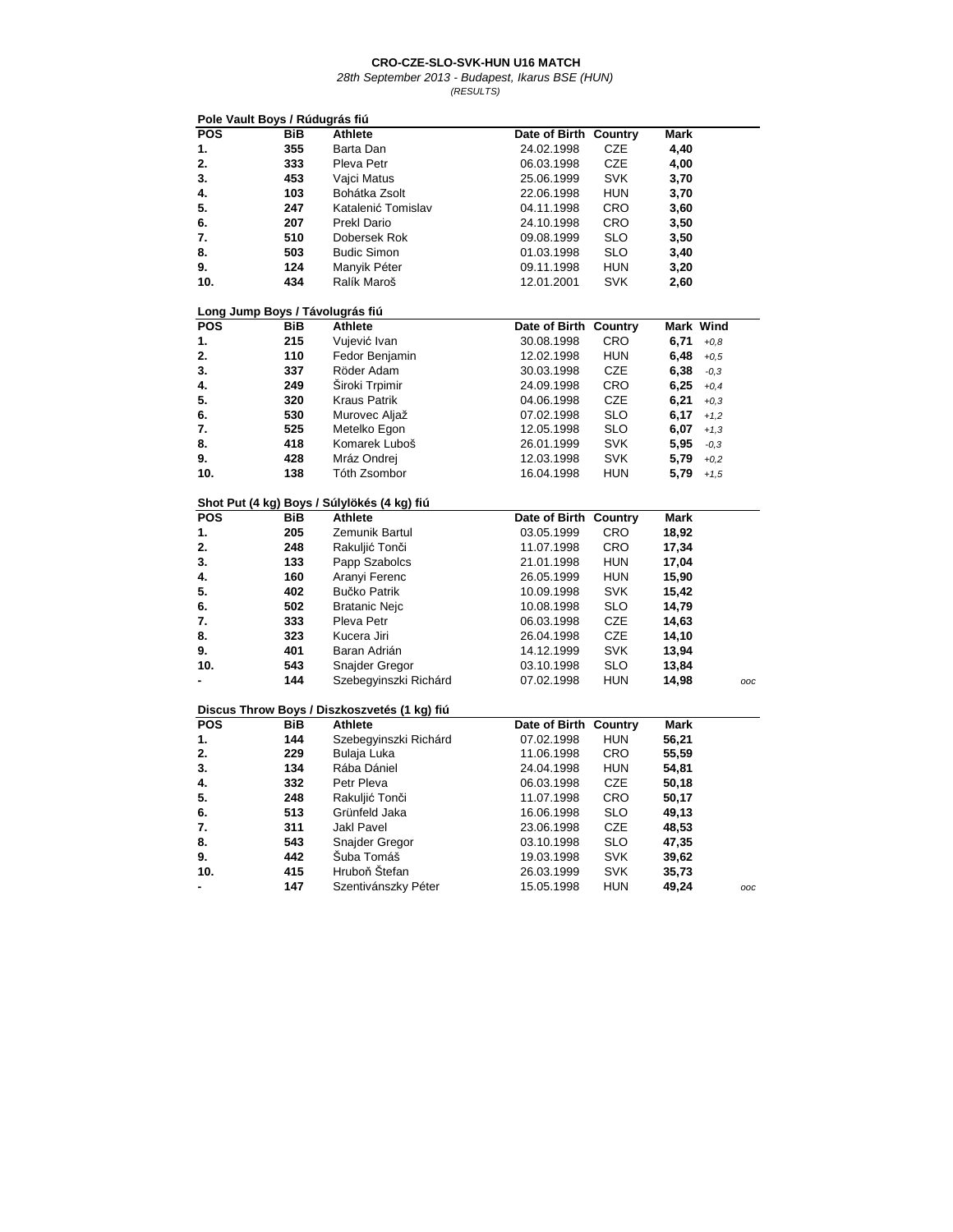|            |            | Hammer Throw (4 kg) Boys / Kalapácsvetés (4 kg) fiú      |                       |            |             |     |
|------------|------------|----------------------------------------------------------|-----------------------|------------|-------------|-----|
| <b>POS</b> | <b>BiB</b> | <b>Athlete</b>                                           | Date of Birth         | Country    | <b>Mark</b> |     |
| 1.         | 147        | Szentivánszky Péter                                      | 15.05.1998            | <b>HUN</b> | 74,54       |     |
| 2.         | 152        | Varga Balázs                                             | 30.01.1998            | <b>HUN</b> | 66,37       |     |
| 3.         | 340        | Sip Michael                                              | 09.10.1998            | <b>CZE</b> | 51,16       |     |
| 4.         | 346        | Toman Petr                                               | 14.04.1998            | <b>CZE</b> | 50,85       |     |
| 5.         | 216        | Ožeg Jan                                                 | 02.06.2000            | <b>CRO</b> | 50,74       |     |
| 6.         | 551        | Zupancic Miha                                            | 01.02.1998            | <b>SLO</b> | 45,04       |     |
| 7.         | 519        | Komel Dan                                                | 27.01.1999            | <b>SLO</b> | 41,69       |     |
| 8.         | 405        | Danáč Daniel                                             | 02.06.2000            | SVK        | 41,68       |     |
| 9.         | 437        | Simo Timotej                                             | 03.07.1998            | <b>SVK</b> | 40,67       |     |
| 10.        | 229        | Bulaja Luka                                              | 11.06.1998            | <b>CRO</b> | 26,61       |     |
|            | 134        | Rába Dániel                                              | 24.04.1998            | <b>HUN</b> | 68,80       | OOC |
|            |            | Javelin Throw (600 gr) Boys / Gerelyhajítás (600 gr) fiú |                       |            |             |     |
| <b>POS</b> | <b>BiB</b> | <b>Athlete</b>                                           | Date of Birth Country |            | <b>Mark</b> |     |
| 1.         | 323        | Kucera Jiri                                              | 26.04.1998            | <b>CZE</b> | 57,47       |     |
| 2.         | 117        | Kerekes Marcell                                          | 18.05.1998            | <b>HUN</b> | 54,86       |     |
| 3.         | 225        | Koražija Leon                                            | 30.04.1999            | <b>CRO</b> | 53,68       |     |
| 4.         | 420        | Kubinec Jakub                                            | 18.05.1998            | <b>SVK</b> | 52,95       |     |
| 5.         | 348        | <b>Vesely Erik</b>                                       | 24.10.1998            | <b>CZE</b> | 50,87       |     |
| 6.         | 108        | Esztergály Koppány                                       | 02.04.1998            | <b>HUN</b> | 49,86       |     |
| 7.         | 217        | Grgat Josip                                              | 02.02.1999            | <b>CRO</b> | 44,85       |     |
| 8.         | 444        | Taškár Marek                                             | 09.01.1998            | <b>SVK</b> | 44,83       |     |
| 9.         | 521        | KozinaAnže                                               | 20.08.1999            | <b>SLO</b> | 44,74       |     |
| 10.        | 513        | Grünfeld Jaka                                            | 16.06.1998            | <b>SLO</b> | 41,05       |     |
|            | 125        | Moravcsik Szilárd                                        | 17.03.1998            | <b>HUN</b> | 49,86       | OOC |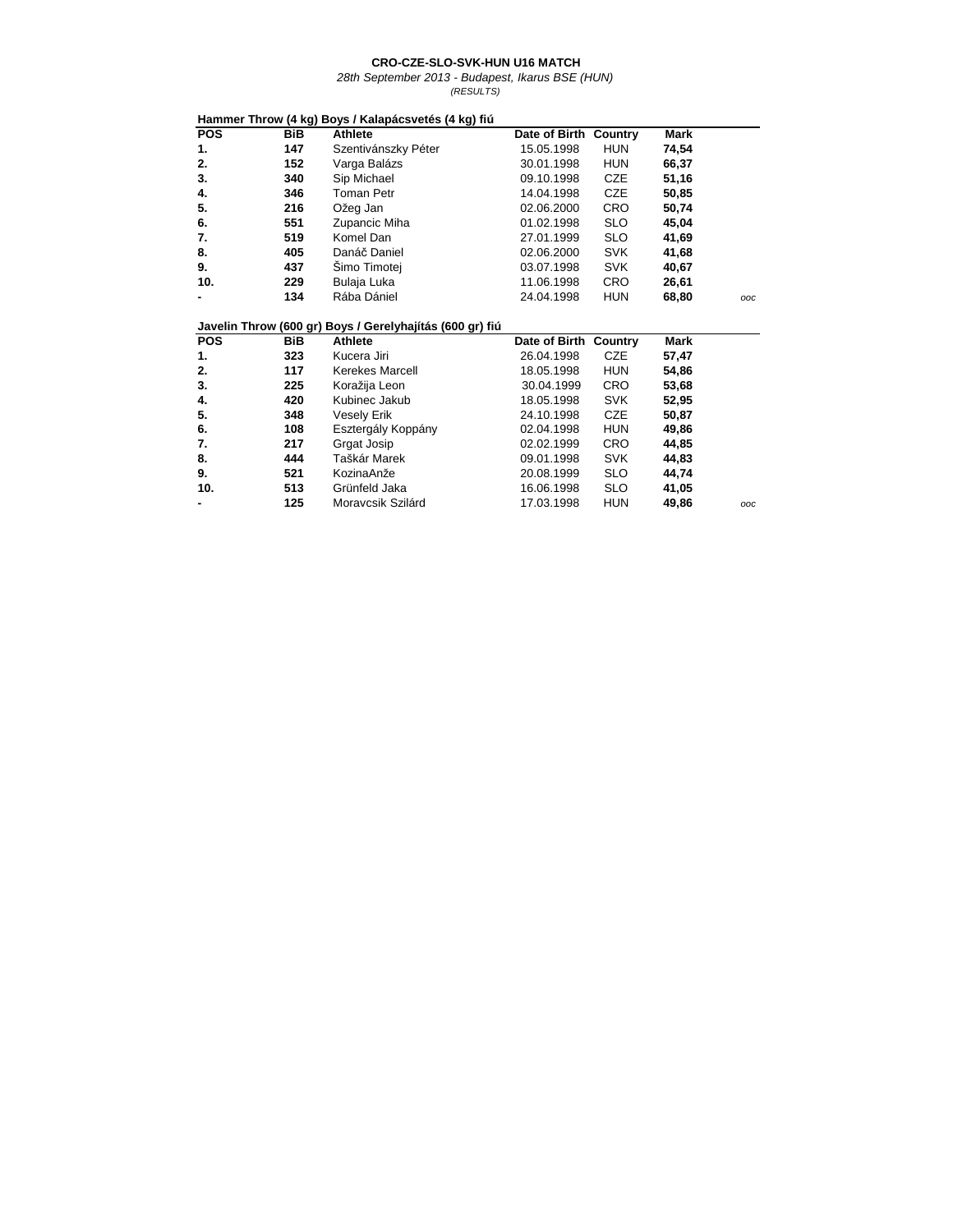28th September 2013 - Budapest, Ikarus BSE (HUN) (RESULTS)

### **GIRLS / LEÁNY**

| 100 m Girls / 100 m leány   |            |                        |                       |            |         | $H1: 0,0; H2: +1,3$ |
|-----------------------------|------------|------------------------|-----------------------|------------|---------|---------------------|
| <b>POS</b>                  | BiB        | Athlete                | Date of Birth Country |            | Mark    |                     |
| 1.                          | 347        | Vavrova Katerina       | 06.04.1998            | CZE        | 12,10   | H1                  |
| 2.                          | 209        | Filipović Dora         | 24.10.1998            | CRO        | 12,39   | H1                  |
| 3.                          | 141        | Sorok Klaudia          | 21.02.1998            | <b>HUN</b> | 12,39   | H1                  |
| 4.                          | 315        | Kerbachova Anna        | 09.03.2000            | CZE        | 12,46   | H2                  |
| 5.                          | 104        | Csóti Jusztina         | 27.02.1998            | <b>HUN</b> | 12,81   | H2                  |
| 6.                          | 531        | Obal Izza              | 25.07.2000            | <b>SLO</b> | 12,84   | H1                  |
| 7.                          | 210        | Zanetić Dorja          | 03.03.2001            | CRO        | 12,84   | H2                  |
| 8.                          | 436        | Šimlovičová Mária      | 19.05.1999            | <b>SVK</b> | 12,90   | H1                  |
| 9.                          | 547        | Zalokar Tinkara        | 04.03.1998            | SLO        | 13,00   | H2                  |
| 10.                         | 430        | Nagyová Martina        | 05.09.1999            | SVK        | 13,13   | H2                  |
|                             | 314        | Jirmanová Karolina     | 10.02.1998            | CZE        | 12,71   | ooc                 |
|                             | 338        | Safariková Petra       | 29.11.1998            | <b>CZE</b> | 12,83   | ooc                 |
| $\blacksquare$              | 451        | Majdáková Barbora      | 04.07.1998            | <b>SVK</b> | 13,29   | ooc                 |
|                             |            |                        |                       |            |         |                     |
| 300 m Girls / 300 m leány   |            |                        |                       |            |         |                     |
| <b>POS</b>                  | BiB        | Athlete                | Date of Birth         | Country    | Mark    |                     |
| 1.                          | 347        | Vavrova Katerina       | 06.04.1998            | CZE        | 39,72   | H1                  |
| 2.                          | 209        | Filipović Dora         | 24.10.1998            | CRO        | 40,01   | H1                  |
| 3.                          | 301        | Bendova Nikola         | 04.11.1999            | <b>CZE</b> | 40,07   | H2                  |
| 4.                          | 433        | Polyaková Sára         | 19.02.1999            | SVK        | 40,96   | H2                  |
| 5.                          | 538        | Ponikvar Nika          | 16.10.1999            | SLO        | 41,32   | H1                  |
| 6.                          | 136        | Rippel Rebeka          | 05.01.1998            | <b>HUN</b> | 42,59   | H2                  |
| 7.                          | 149        | Takács Eliza           | 02.07.1998            | HUN        | 43,23   | H1                  |
| 8.                          | 404        | Chovanová Ema          | 01.07.1998            | SVK        | 43,38   | H1                  |
| 9.                          | 223        | Branilović Lea         | 09.08.2000            | CRO        | 43,54   | H2                  |
| 10.                         | 522        | Lajhar Eva             | 29.07.1999            | SLO        | 43,81   | H2                  |
|                             |            |                        |                       |            |         |                     |
| 600 m Girls / 600 m leány   |            |                        |                       |            |         |                     |
| <b>POS</b>                  | <b>BiB</b> | Athlete                | Date of Birth         | Country    | Mark    |                     |
| 1.                          | 410        | Gajanová Gabriela      | 12.09.1999            | <b>SVK</b> | 1:36,23 |                     |
| 2.                          | 555        | Ahtik Zala             | 27.10.1999            | SLO        | 1:37,26 |                     |
| 3.                          | 523        | Lukan Klara            | 08.09.2000            | SLO        | 1:38,02 |                     |
| 4.                          | 303        | <b>Businova Marie</b>  | 27.06.1998            | CZE        | 1:38,19 |                     |
| 5.                          | 438        | Škovranová Radka       | 23.04.1999            | <b>SVK</b> | 1:38,66 |                     |
| 6.                          | 241        | Ocvirk Pia             | 02.08.1999            | CRO        | 1:38,68 |                     |
| 7.                          | 322        | Kruparova Lucie        | 22.03.1998            | <b>CZE</b> | 1:38,87 |                     |
| 8.                          | 105        | Darabos Aliz           | 08.10.1999            | <b>HUN</b> | 1:38,95 |                     |
| 9.                          | 156        | Zahorán Adrienn        | 04.02.1998            | <b>HUN</b> | 1:39,10 |                     |
| 10.                         | 231        | Marija Primorac        | 12.02.1999            | CRO        | 1:40,39 |                     |
|                             |            |                        |                       |            |         |                     |
| 2000 m Girls / 2000 m leány |            |                        |                       |            |         |                     |
| <b>POS</b>                  | <b>BiB</b> | Athlete                | Date of Birth         | Country    | Mark    |                     |
| 1.                          | 310        | Idris Beshirova Carmen | 05.10.1998            | <b>CZE</b> | 6:33,46 |                     |
| 2.                          | 512        | Gosek Karin            | 01.11.2000            | <b>SLO</b> | 6:40.56 |                     |
| 3.                          | 507        | Cesnik Tina            | 19.04.1999            | <b>SLO</b> | 6:42,17 |                     |
| 4.                          | 306        | Cervinova Michaela     | 18.05.1999            | CZE        | 6:43,77 |                     |
| 5.                          | 153        | Varga Krisztina        | 01.09.1998            | <b>HUN</b> | 6:44,01 |                     |
| 6.                          | 128        | Novák Natália          | 07.04.1998            | <b>HUN</b> | 6:45,52 |                     |
| 7.                          | 202        | Vareško Ana            | 02.09.1998            | CRO        | 6:47,92 |                     |
| 8.                          | 226        | Ontl Lora              | 16.10.1999            | CRO        | 6:53,67 |                     |
| 9.                          | 445        | Turčeková Petra        | 23.08.1998            | <b>SVK</b> | 7:07,86 |                     |
| 10.                         | 448        | Zapletalová Emma       | 24.03.2000            | <b>SVK</b> | 7:46,22 |                     |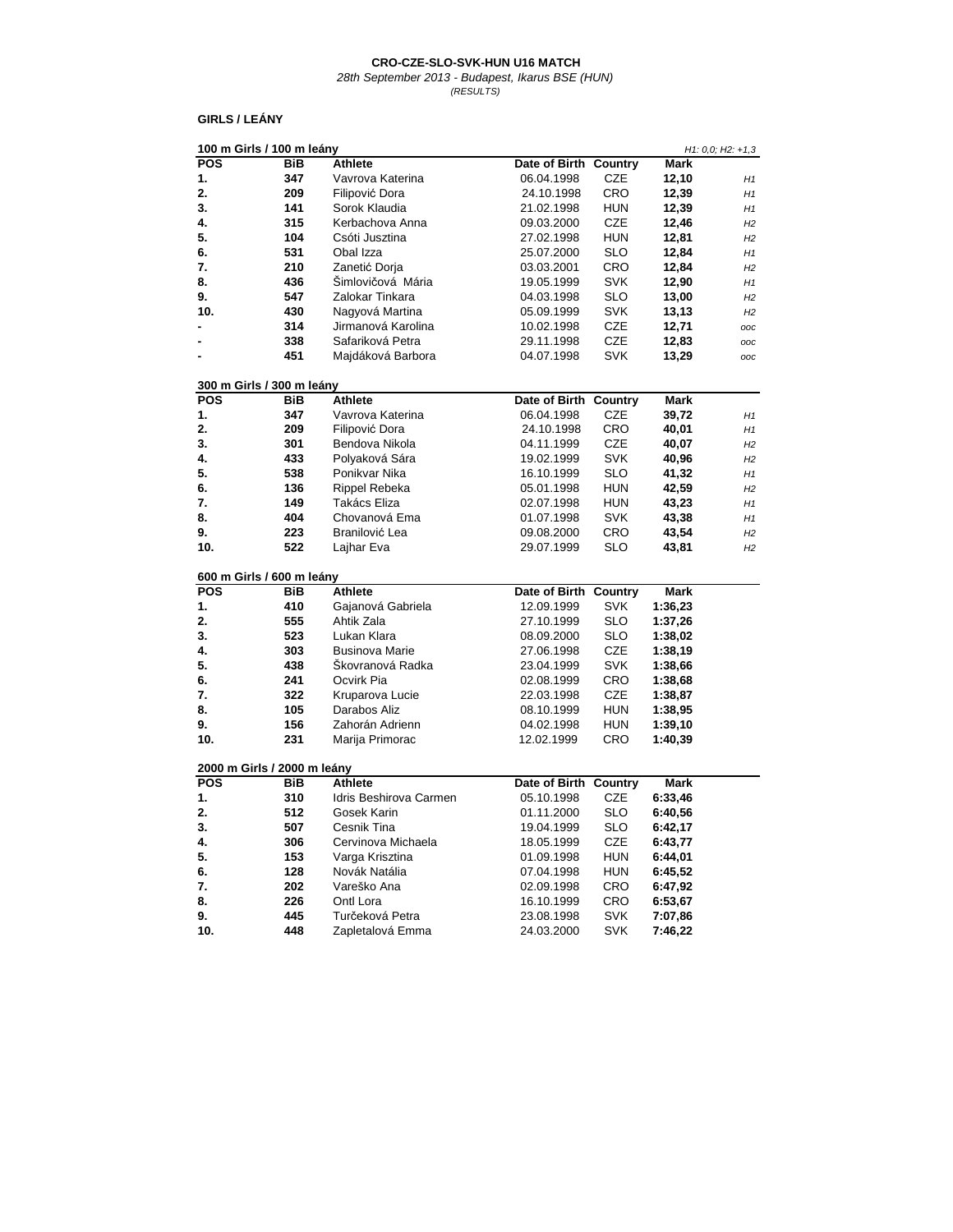| 100 m hurdles Girls / 100 m gát leány |            |                                              |                          |                   |          | H1: 0,0; H2: -0,2 |
|---------------------------------------|------------|----------------------------------------------|--------------------------|-------------------|----------|-------------------|
| <b>POS</b>                            | BiB        | Athlete                                      | Date of Birth Country    |                   | Mark     |                   |
| 1.                                    | 339        | Semecka Tereza                               | 13.09.1998               | CZE               | 14,21    | H1                |
| 2.                                    | 351        | Vokalova Tereza                              | 16.06.1998               | CZE               | 14,35    | H2                |
| 3.                                    | 140        | Soltész Gréta                                | 12.06.1998               | hun               | 14,79    | H2                |
| 4.                                    | 443        | Takácsová Simona                             | 16.01.1998               | <b>SVK</b>        | 14,83    | H1                |
| 5.                                    | 118        | Kiss Zsófia                                  | 01.03.1998               | HUN               | 14,90    | H1                |
| 6.                                    | 221        | Barnjak Klara                                | 18.09.1999               | CRO               | 14,93    | H1                |
| 7.                                    | 244        | Senčar Sara                                  | 06.04.1999               | CRO               | 15,36    | H2                |
| 8.                                    | 406        | Dermeková Patrícia                           | 14.03.1998               | <b>SVK</b>        | 15,67    | H2                |
| 9.                                    | 549        | Zelenzik Tjaša                               | 19.08.1999               | SLO               | 15,69    | H1                |
| 10.                                   | 529        | Mohoric Sara                                 | 07.04.1999               | SLO               | 16,14    | H2                |
| 300 m hurdles / 300 m gát leány       |            |                                              |                          |                   |          |                   |
| <b>POS</b>                            | BiB        | Athlete                                      | Date of Birth Country    |                   | Mark     |                   |
| 1.                                    | 541        | Simoncic Aneja                               | 05.01.1998               | SLO               | 42,87    | H1                |
| 2.                                    | 312        | Janickova Veronika                           | 12.01.1998               | CZE               | 44,38    | H2                |
| 3.                                    | 552        | Zupin Agata                                  | 17.03.1998               | SLO               | 44,94    | H2                |
| 4.                                    | 339        | Semecka Tereza                               | 13.09.1998               | CZE               | 45,00    | H1                |
| 5.                                    | 443        | Takácsová Simona                             | 16.01.1998               | <b>SVK</b>        | 45,86    | H1                |
| 6.                                    | 233        | <b>Batur Marta</b>                           | 29.03.1998               | CRO               | 46,93    | H1                |
| 7.                                    | 237        | Majić Paula                                  | 20.12.1999               | CRO               | 47,07    | H2                |
| 8.                                    | 154        | Varga Nikolett                               | 10.04.1998               | HUN               | 47,17    | H2                |
| 9.                                    | 150        | Tákics Anna                                  | 26.02.1998               | hun               | 48,00    | H1                |
| $\blacksquare$                        | 406        | Dermeková Patrícia                           | 14.03.1998               | SVK               | DNF      | H2                |
|                                       |            | 3000 m walk Girls / 3000 m gyaloglás leány   |                          |                   |          |                   |
| <b>POS</b>                            | BiB        | Athlete                                      | Date of Birth Country    |                   | Mark     |                   |
|                                       |            |                                              |                          |                   | 14:51,96 |                   |
| 1.<br>2.                              | 107<br>412 | Dimanopulosz Daphne                          | 13.08.1999               | HUN               | 14:54,37 |                   |
| 3.                                    | 119        | Hačundová Ema<br>Komoróczy Laura             | 05.03.1999               | <b>SVK</b><br>HUN |          |                   |
| 4.                                    | 254        | Bižić Aleksandra Stefany                     | 21.01.1999<br>10.08.1999 | CRO               | 15:24,42 |                   |
| 5.                                    | 328        | Novakova Lucie                               |                          | CZE               | 15:25,59 |                   |
|                                       | 422        | Kukulicová Lívia                             | 23.09.1998               |                   | 15:58,79 |                   |
| 6.<br>7.                              | 302        | Bockova Marketa                              | 08.07.1999               | <b>SVK</b>        | 16:48,03 |                   |
|                                       |            | Čanadi Eva                                   | 13.03.2000               | CZE               | 17:16,12 |                   |
| 8.                                    | 505        | Friščić Tara                                 | 06.04.2000               | <b>SLO</b>        | 17:22,33 |                   |
| 9.<br>10.                             | 245<br>515 | Intihar Marulc Ana                           | 22.10.2001<br>20.11.2000 | CRO<br>SLO        | 17:32,30 |                   |
|                                       |            |                                              |                          |                   | 17:39,57 |                   |
|                                       |            | 4 x 100 m relay Girls / 4 x 100 m váltó lány |                          |                   |          |                   |
| <b>POS</b>                            | BiB        | Country                                      | Date of Birth Country    |                   | Mark     |                   |
|                                       |            | <b>HUNGARY</b>                               |                          |                   |          |                   |
|                                       | 118        | Kiss Zsófia                                  | 01.03.1998               | hun               |          |                   |
| 1.                                    | 112        | Földvári Evelin                              | 24.03.1998               | HUN               | 48,50    |                   |
|                                       | 141        | Sorok Klaudia                                | 21.02.1998               | <b>HUN</b>        |          |                   |
|                                       | 104        | Csóti Jusztina                               | 27.02.1998               | <b>HUN</b>        |          |                   |
|                                       |            | <b>CROATIA</b>                               |                          |                   |          |                   |
|                                       | 253        | Tirić Patricija                              | 22.05.1998               | CRO               |          |                   |
| 2.                                    | 210        | Zanetić Dorja                                | 03.03.2001               | <b>CRO</b>        | 48,75    |                   |
|                                       | 221        | Barnjak Klara                                | 18.09.1999               | CRO               |          |                   |
|                                       | 209        | Filipović Dora                               | 24.10.1998               | CRO               |          |                   |
|                                       |            | <b>CZECH REPUBLIC</b>                        |                          |                   |          |                   |
|                                       | 347        | Vavrova Katerina                             | 06.04.1998               | CZE               |          |                   |
| 3.                                    | 338        | Safarikova Petra                             | 29.11.1998               | CZE               | 49,27    |                   |
|                                       | 314        | Jirmanova Karolina                           | 10.02.1998               | CZE               |          |                   |
|                                       | 315        | Kerbachova Anna                              | 09.03.2000               | CZE               |          |                   |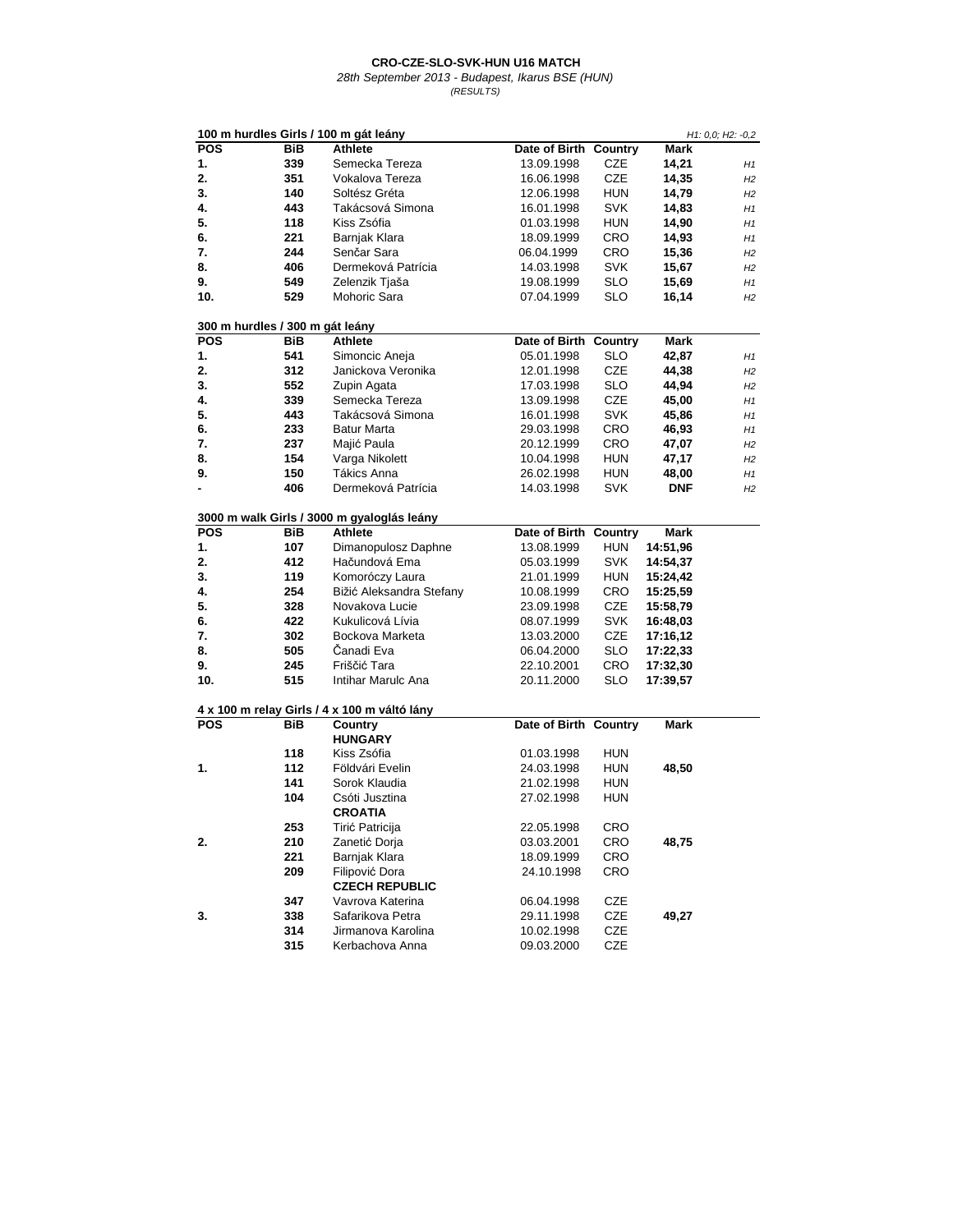|                                    |            | <b>SLOVENIA</b>                    |                       |            |             |           |     |
|------------------------------------|------------|------------------------------------|-----------------------|------------|-------------|-----------|-----|
|                                    | 538        | Ponikvar Nika                      | 16.10.1999            | SLO        |             |           |     |
| 4.                                 | 501        | Bedrac Maja                        | 10.09.1999            | <b>SLO</b> | 49,51       |           |     |
|                                    | 531        | Obal Izza                          | 25.07.2000            | SLO        |             |           |     |
|                                    | 547        | Zalokar Tinkara                    | 04.03.1998            | <b>SLO</b> |             |           |     |
|                                    |            | <b>SLOVAKIA</b>                    |                       |            |             |           |     |
|                                    | 430        | Nagyová Martina                    | 05.09.1999            | SVK        |             |           |     |
| 5.                                 | 451        | Majdáková Barbora                  | 04.07.1998            | <b>SVK</b> | 50,59       |           |     |
|                                    | 450        | Farkašovská Klaudia                | 04.01.1998            | SVK        |             |           |     |
|                                    | 436        | Šimlovičová Mária                  | 19.05.1999            | <b>SVK</b> |             |           |     |
|                                    |            |                                    |                       |            |             |           |     |
|                                    |            | High Jump Girls / Magasugrás leány |                       |            |             |           |     |
| <b>POS</b>                         | BiB        | <b>Athlete</b>                     | Date of Birth Country |            | <b>Mark</b> |           |     |
| 1.                                 | 533        | Omerzu Lara                        | 10.02.1998            | SLO        | 1,69        |           |     |
| 2.                                 | 331        | Pejchalova Lada                    | 15.11.1998            | <b>CZE</b> | 1,69        |           |     |
| 3.                                 | 309        | Hruba Michaela                     | 21.02.1998            | <b>CZE</b> | 1,65        |           |     |
| 3.                                 | 135        | Renner Luca                        | 30.11.1998            | <b>HUN</b> | 1,65        |           |     |
| 5.                                 | 403        | Butkovská Simona                   | 05.05.1998            | SVK        | 1,65        |           |     |
| 6.                                 | 120        | Kovács Emma                        | 26.01.1998            | <b>HUN</b> | 1,60        |           |     |
| 7.                                 | 211        | Trifković Ena                      | 29.04.1998            | CRO        | 1,55        |           |     |
| 7.                                 | 227        | Surić Lora                         | 15.12.1998            | CRO        | 1,55        |           |     |
| 9.                                 | 536        | Podlogar Monika                    | 20.06.1998            | SLO        | 1,55        |           |     |
| 10.                                | 449        | Zavilinská Monika                  | 02.03.1999            | <b>SVK</b> | 1,45        |           |     |
|                                    | 111        | Fekete Fedra                       | 04.04.1998            | <b>HUN</b> | 1,65        |           | ooc |
|                                    |            |                                    |                       |            |             |           |     |
| Pole Vault Girls / Rúdugrás leány  |            |                                    |                       |            |             |           |     |
| <b>POS</b>                         | <b>BiB</b> | <b>Athlete</b>                     | Date of Birth Country |            | <b>Mark</b> |           |     |
| 1.                                 | 334        | Pöschlova Nikola                   | 10.09.1998            | <b>CZE</b> | 3,32        |           |     |
| 2.                                 | 344        | Svabikova Amalie                   | 22.11.1999            | <b>CZE</b> | 3,32        |           |     |
| 3.                                 | 509        | Modic Nastja                       | 14.1.1999             | SLO        | 3,22        |           |     |
| 4.                                 | 514        | Hladnik Tija                       | 09.01.1998            | SLO        | 3,02        |           |     |
| 5.                                 | 123        | Majosházi Barbara                  | 26.07.1999            | <b>HUN</b> | 2,92        |           |     |
| 6.                                 | 220        | Ivančev Karla                      | 17.06.1998            | <b>CRO</b> | 2,82        |           |     |
| 7.                                 | 235        | Hrženjak Nina Karan                | 04.01.1998            | <b>CRO</b> | 2,82        |           |     |
| 8.                                 | 131        | Őry Boglárka                       | 15.03.1998            | <b>HUN</b> | 2,72        |           |     |
| 9.                                 | 431        | Ošková Romana                      | 16.11.1999            | <b>SVK</b> | 2,42        |           |     |
| 10.                                | 432        | Petláková Petra                    | 20.02.1999            | <b>SVK</b> | 2,32        |           |     |
| Long Jump Girls / Távolugrás leány |            |                                    |                       |            |             |           |     |
| <b>POS</b>                         | BiB        | Athlete                            | Date of Birth Country |            |             | Mark Wind |     |
| 1.                                 | 501        | Bedrac Maja                        | 10.09.1999            | <b>SLO</b> | 5,84        | $+0.4$    |     |
| 2.                                 | 329        | Novotna Jana                       | 26.01.1999            | <b>CZE</b> | 5,76        | $+0,1$    |     |
| 3.                                 | 112        | Földvári Evelin                    | 24.03.1998            | <b>HUN</b> | 5,70        | 0,0       |     |
| 4.                                 | 353        | Zahorova Adela                     | 13.11.1999            | <b>CZE</b> | 5,66        | $-0,1$    |     |
| 5.                                 | 240        | Gojak Petra                        | 31.03.1998            | <b>CRO</b> | 5,40        | $+1,1$    |     |
| 6.                                 | 441        | Štiffelová Karin                   | 28.04.1998            | <b>SVK</b> | 5,33        | $+0,4$    |     |
| 7.                                 | 544        | SOTOŠEK Sara                       | 31.03.1998            | <b>SLO</b> | 5,20        | $+1,8$    |     |
| 8.                                 | 414        | Heldesová Žaneta                   | 24.05.1998            | <b>SVK</b> | 5,17        | $+1,6$    |     |
| 9.                                 | 204        | Lukić Andrijana                    | 19.07.1998            | <b>CRO</b> | 5,12        | $+0.2$    |     |
| 10.                                | 122        | Lesti Diána                        | 30.03.1998            | <b>HUN</b> | 4,02        | $+1,3$    |     |
| ۰                                  | 450        | Farkašovská Klaudia                | 04.01.1998            | <b>SVK</b> | 5,49        | $-0.4$    | OOC |
|                                    |            |                                    |                       |            |             |           |     |